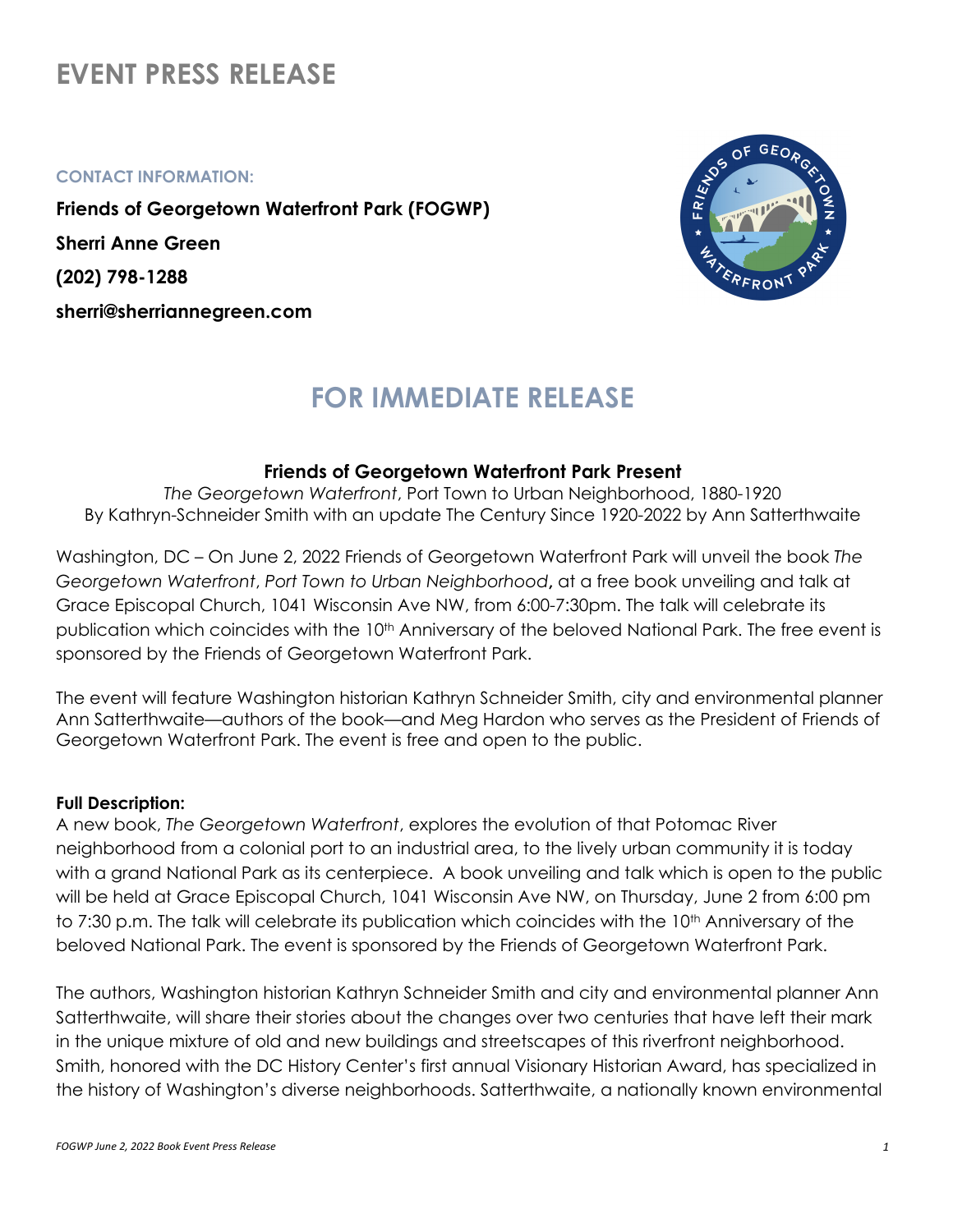planner, and past president of the National Association for Olmsted Parks is a long-time Georgetown resident who was pivotal to the creation of the park and it now its ongoing support.

Smith's section of the book, *Port Town to Urban Neighborhood*, traces a dramatic shift at the turn of the 20<sup>th</sup> century when three-masted schooners carrying ice and coal, mules pulling boats on the C & O Canal, and waterwheels powering the paper and flour mills gave way to smokestacks, and steam-driven industry. Enlivened by a rich array of historical photographs and oral history with residents of the time, her work explores the way these changes affected diverse communities of watermen, shopkeepers, craftsmen and other working people who made the area home. Smith's study was first published by The George Washington University Center for Washington Area Studies in 1989. The 10<sup>th</sup> Anniversary of the national park inspired this new, augmented edition.

Satterthwaite's contribution, *The Century Since*, brings the story up to date. Nuisance industries increased in the neighborhood until the 1960s when Washington's strong historic preservation movement began to turn its attention to the unique mix of old buildings and fascinating streetscapes on the waterfront. Thanks to citizen activism and a local government sensitive to preservation, she writes, the Georgetown waterfront escaped urban renewal and the massive multilane freeways that tore through the waterfronts of most major American cities.

"This is a valuable look at the process of urban change with significance beyond our Georgetown neighborhood," says Meg Hardon, Board President Friends of Georgetown Waterfront Park, who will serve as emcee of the June 2 program. The organization partners with the National Park Service to maintain this urban oasis of lawns and landscaped greenspace, with stairs to the river for watching ducks as well as boat races, and a fountain to cool the feet of all ages. It honors the oldest occupied part of the nation's capital. Georgetown was chartered as an independent town 1749 and it was not absorbed into the government of the District of Columbia until 1878.

The book was published by Posterity Press. The cover design is by Denise Arnot.

The talk will be held from 6:00-7:30pm at Grace Episcopal Church at 1041 Wisconsin Ave NW, Washington, DC. Admission is free.

**###**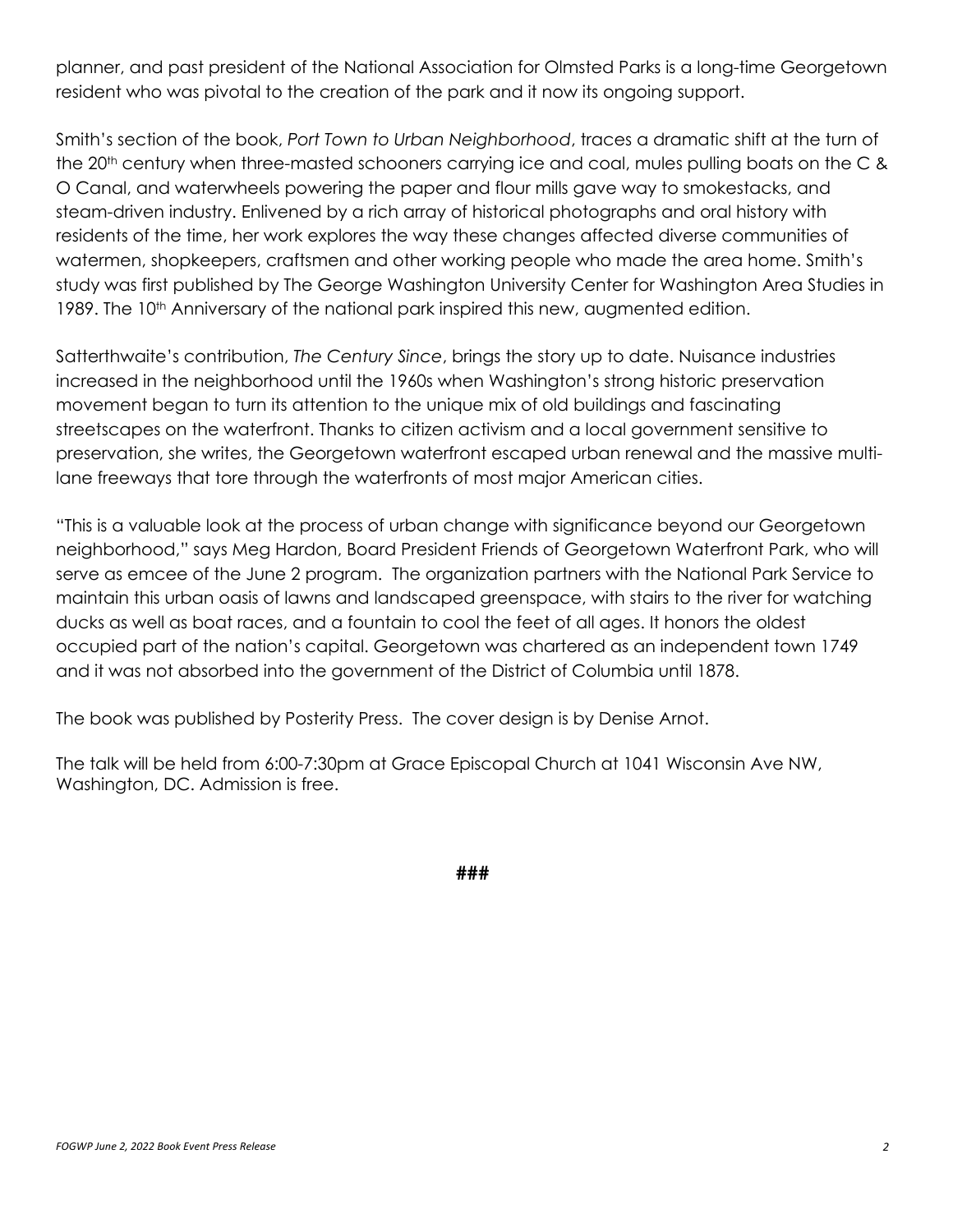### **About Friends of Georgetown Waterfront Park**

Friends of Georgetown Waterfront Park (FOGWP) is a 501(c)(3) nonprofit organization founded to raise awareness of the park and to help support park enhancement and maintenance. FOGWP has a Friends Group Agreement with the National Park Service to enhance community support for the park. FOGWP is the fourth volunteer citizens' organization established since 1978 to advocate for the park.

# **About Grace Episcopal Church**

Grace Episcopal Church is a friendly congregation marked by a commitment *to* service and witness in our community, the arts of all kinds, especially music, with offerings ranging from blues to Bach; simple but reverent worship; education and formation for children and adults alike, with wideranging conversations about faith and life; and building community both within and without the church's walls and the gates opening onto its grounds. True to its history, Grace Church is committed to not only continuing its outreach program to the disenfranchised of the community, but also to providing a spiritual refuge for everyone living and working in the Georgetown area regardless of their religious affiliation

# **About the Authors**

Satterthwaite and Smith share a love for the layers of history that remain on the landscape—the tobacco warehouses at the foot of Wisconsin Avenue, the stone Gothic Grace Church on the hilltop once the property of Georgetown's first mayor Robert Peter, and the tiny rowhouses on Cecil Place—all mingling with the 1949 Whitehurst Freeway and the modern buildings that began to rise in the 1970s. The place is a rare mosaic. New uses abound; a city incinerator is now a luxury hotel, old mills have become offices and condominiums.

Satterthwaite writes as an active participant in the evolution of the neighborhood; she worked for decades to replace the unsightly parking lot for hundreds of cars on this precious piece of Potomac riverfront with a national park, including a pivotal encounter with Secretary of the Interior Bruce Babbitt that turned the tide toward success.

Kathryn Schneider Smith, now living in Maine, spent decades in Washington in an enterprise she describes as community-based public history, involving residents and visitors in an expanded appreciation for the character of the residential city beyond the monuments. She is author or editor of four books on the history of the city including *Washington At Home: an Illustrated History of Neighborhoods of Washington, D.C.;* the founding director of Cultural Tourism, DC responsible for the creation of the Neighborhood Heritage Trails and the Art on Call boxes across the city; the cocreator of an NEH-funded DC history curriculum in the DC Public Schools; the past president of the board of the Historical Society of Washington, DC, now the DC History Center, and the founding editor of its journal, *Washington History*. She has also served as chair of the Board of Advisors of the National Trust for Historic Preservation. In addition to her Visionary Historian Award, she has been honored with a DC Lifetime Achievement Award in Historic Preservation, the Mayor's Award for the city's African American Heritage Trail, a Public Humanities Award from the DC Humanities Council, and a Momentum Award from the Downtown DC BID.